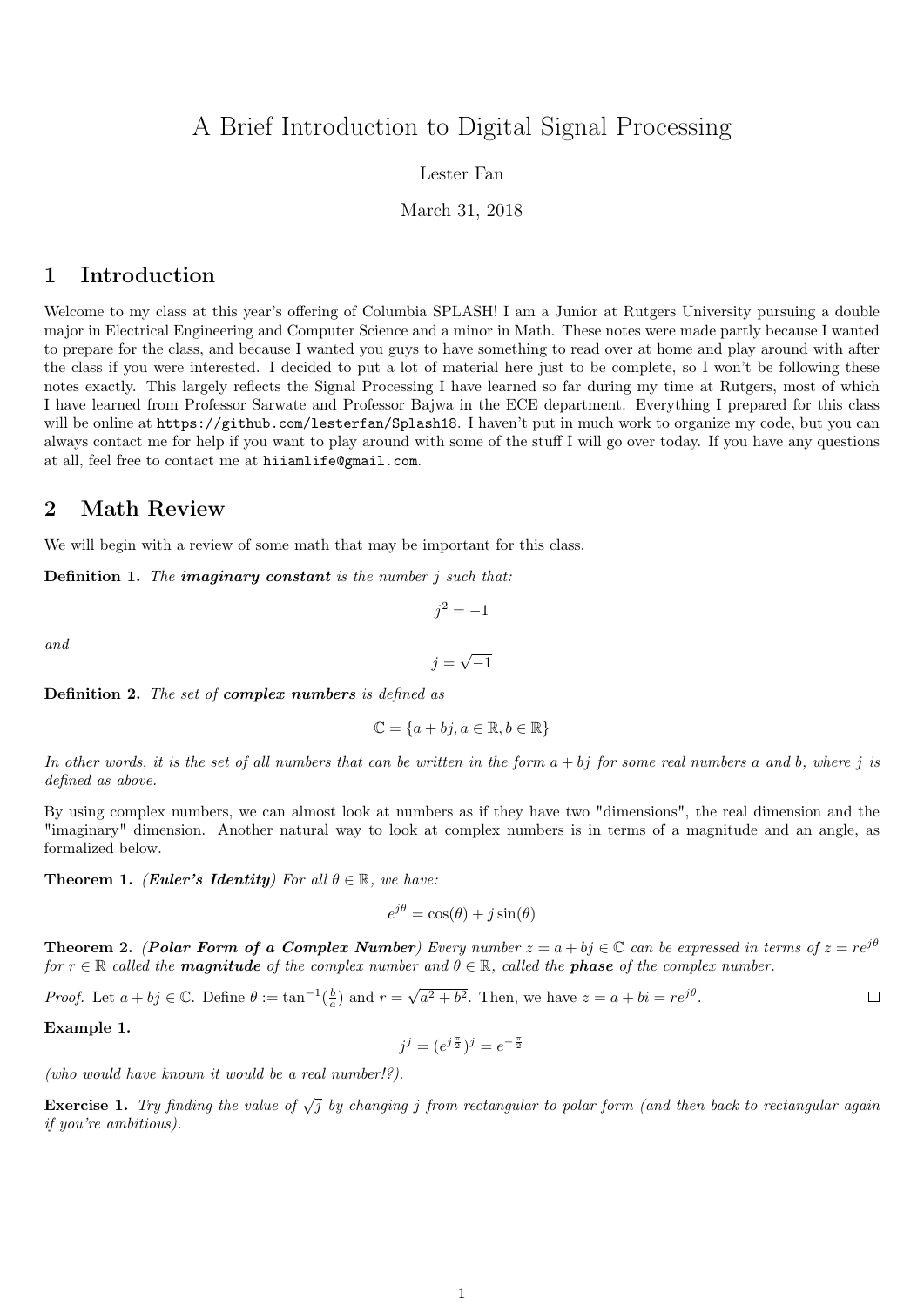# 3 Properties of Signals

We will start by formally defining some properties of signals and build our way up to analyzing and manipulating them to do some pretty cool stuff!

Definition 3. A signal is defined as any function that conveys information about the behavior or attributes of some phenomena.

A signal can either be a continuous time signal, or a discrete time signal.

**Definition 4.** A continuous time  $(T)$  signal is a signal (or function) whose domain is a continuum, or an uncountable set. Typically, this means that its domain is the real numbers.

Continuous time signals basically include every function that you learn about in your Algebra/Precalculus classes. You can view these are "regular" functions/signals, and examples of these include sound as a function of air pressure, a ball's position as a function of time, and so on.

**Definition 5.** A discrete time  $(DT)$  signal is a signal (or function) whose domain is finite or countable. Typically, this means that its domain is the integers.

These types of signals may be weird to think about at first, but these types of signals are extremely important because unlike continuous time signals, they can be stored in some way like a computer and reflect how we take measurements of things in the real world. Finally, I would like to introduce a special signal that you may not have seen before called the delta function.

Definition 6. Call the DT signal

$$
\delta[n] = \begin{cases} 1 & n = 0 \\ 0 & otherwise \end{cases}
$$

#### the Kronecker Delta Function.

**Theorem 3.** Every DT signal  $x[n]$  can be expressed as

$$
x[n] = \sum_{m = -\infty}^{\infty} x[m]\delta[n - m]
$$

*Proof.* (Rough idea) At a point m,  $x[n]\delta[n-m] = x[m]$  (can you see why?). Now if we sum up this value for all m, we will have the original signal  $x[n]$ .  $\Box$ 

# 4 Properties of (Linear and Time Invariant) Systems

Now that we know a little bit about signals, we would like to start talking about doing basic processing on such signals. To process a signal, we pass it through a system.

**Definition 7.** A system H is an operator that takes a signal  $x(t)$  or  $x[n]$  as input and returns another signal  $y(t)$  or  $y[n]$ as output. Like signals, systems can be either continuous or discrete.

From Algebra/Precalculus, we can already think of some ways we can modify signals, perhaps by scaling and shifting them. I won't include a review of basic scaling and shifting operations in these notes, but you can review them at https://tinyurl.com/splashDSP (and I will probably be going through them during the class as well).

Example 2. The system

$$
H(x(t)) = 2x(t-5)
$$

takes in as input a continuous time signal  $x(t)$  and returns as output  $y(t) = 2x(t-5)$ , a copy of  $x(t)$  that is scaled by 2 in amplitude and delayed by 5.

Usually, we are interested in real systems, so we will be studying mostly causal systems in this class.

Definition 8. A system is causal if the current output only relies on past and present inputs (and outputs).

The goal of Signal Processing is to design systems to perform specific tasks of our choosing. However, the definition of systems that we have right now is too general, and a bit too complicated for us to do any analysis with right now. Therefore, we will focus on systems that are linear and time invariant.

**Definition 9.** A system is **linear** if for every scalar  $\lambda$  and every signal  $x(t)$  and  $y(t)$ .

$$
H(x(t) + \lambda y(t)) = H(x(t)) + \lambda H(y(t))
$$

**Definition 10.** A system is **time invariant** if for every scalar  $t_0$ ,

$$
H(x(t)) = y(t) \implies H(x(t - t_0)) = y(t - t_0)
$$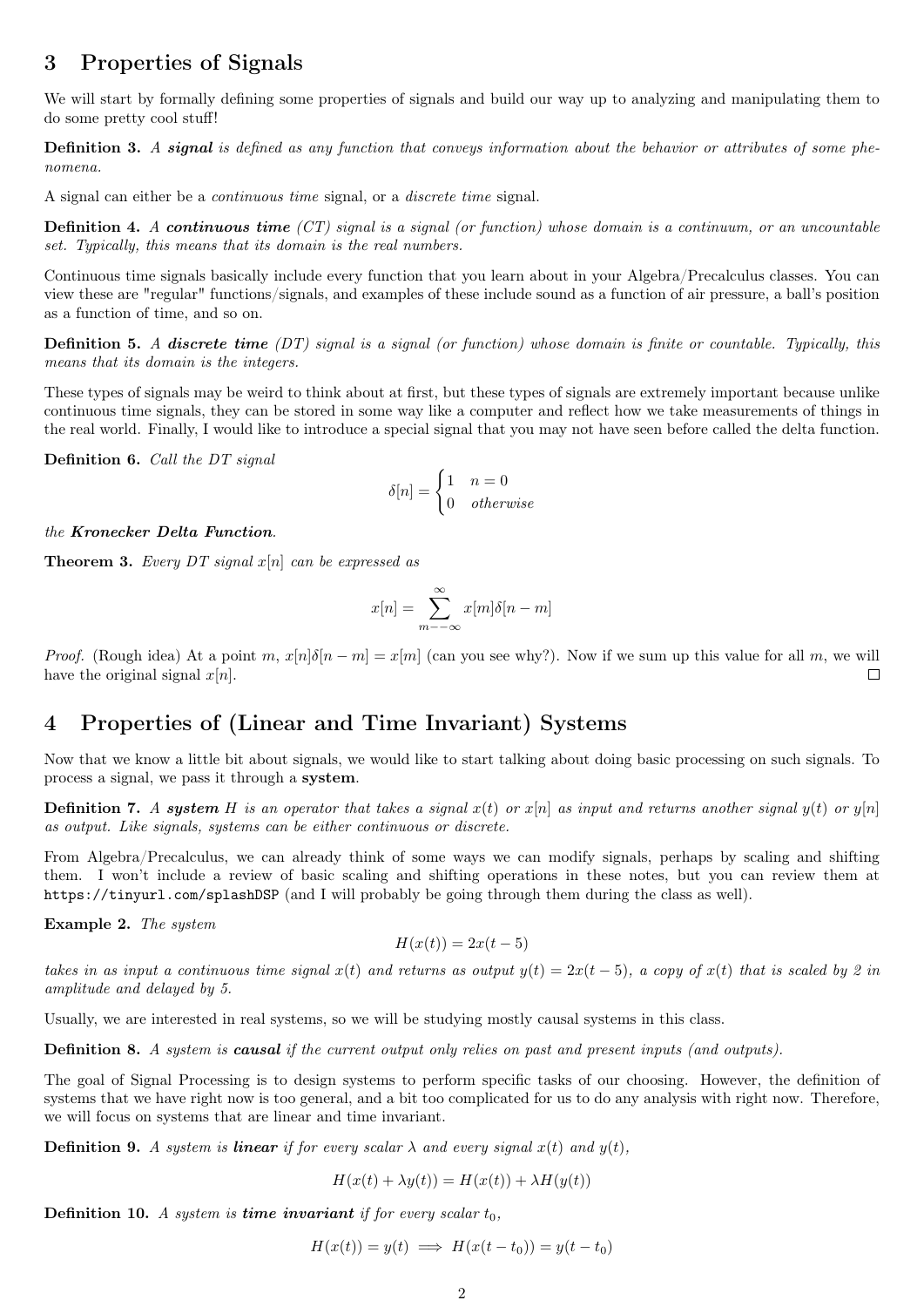#### Example 3. The system

$$
H(x(t)) = 3x(2(t-2))
$$

is both linear and time invariant, while the system

$$
H(x(t)) = x(t)^2
$$

is not linear but is time invariant. (These can be verified by checking the definitions).

The reason why we are so interested in LTI systems in this class (and in Signal Processing in general) is due to the following theorem.

Theorem 4. The behavior of a discrete linear and time invariant (LTI) system can be completely characterized by the output when the input  $x[n] = \delta[n]$  is sent into the system. The output signal

$$
h[n] = H(\delta[n])
$$

is called the impulse response of the system.

*Proof.* Let  $x[n]$  be a discrete time signal and H a linear time invariant system. Let  $h[n]$  be the impulse response (defined above) of the system. From before, we know that we can always write

$$
x[n] = \sum_{m = -\infty}^{\infty} x[m]\delta[n - m]
$$

Now, we can find  $H(x[n])$ .

$$
H(x[n]) = H\left(\sum_{m=-\infty}^{\infty} x[m]\delta[n-m]\right)
$$

But we know that  $H$  is a linear and time invariant system, so we can simplify:

$$
H(x[n]) = \sum_{m=-\infty}^{\infty} x[m]H(\delta[n-m]) = \sum_{m=-\infty}^{\infty} x[m]h[n-m]
$$

Therefore, if we only have the impulse response of a LTI system h[n] and we wanted to find  $H(x[n])$  for any arbitrary DT signal  $x[n]$ , we could find it by simply computing

$$
y[n] = \sum_{m = -\infty}^{\infty} x[m]h[n-m]
$$

so the impulse response  $h[n]$  contains all of the information about the system that we need to know.

**Definition 11.** We define the sum introduced in the proof above as the **convolution** sum of two discrete signals  $x[n]$  and  $h[n]$ :

 $\Box$ 

$$
(x * h)[n] = \sum_{m = -\infty}^{\infty} x[m]h[n-m]
$$

**Theorem 5.** Suppose a linear and time invariant  $(LTI)$  system H has impulse response  $h[n]$ . Then, we have that for every input signal  $x[n]$ , the output signal  $y[n]$  is

$$
y[n] = H(x[n]) = (x * h)[n] = \sum_{m=-\infty}^{\infty} x[m]h[n-m]
$$

**Example 4.** Suppose a system H has impulse response  $h[n] = \{0, 1, 0, 0, 1\}$ , where the underlined term represents the value at  $n = 0$ . A signal  $x[n] = \{1, 1\}$  is sent through the system. Then, the output  $y[n]$  is given by  $\{0, 1, 1, 0, 1, 1\}$ .

At this point, a quick demo involving violins, IceJJFish, and canyons will be given.

# 5 The Frequency Domain Interpretation of CT Signals

Now, we will begin to work our way to understanding signals enough to know what we want to do with them. One way of gaining more insight into a signal is to look at it in the frequency domain, which is similar to what our brain does every time we listen to music. This section will formalize the idea of how to look at a CT signal in terms of frequency.

**Definition 12.** A CT signal over the field  $F = \mathbb{R}$  which has a pure frequency f is of the form

$$
x(t) = A\cos(2\pi ft + \phi) = A\cos(\Omega t + \phi)
$$

Call f the **frequency** of  $x(t)$  in Hertz or 1/second, and call  $\Omega = 2\pi f$  the frequency of  $x(t)$  in units radians/second. Call  $\phi$ the **phase shift**. Radians/second is mostly used for signal processing applications, while Hertz is used for communications.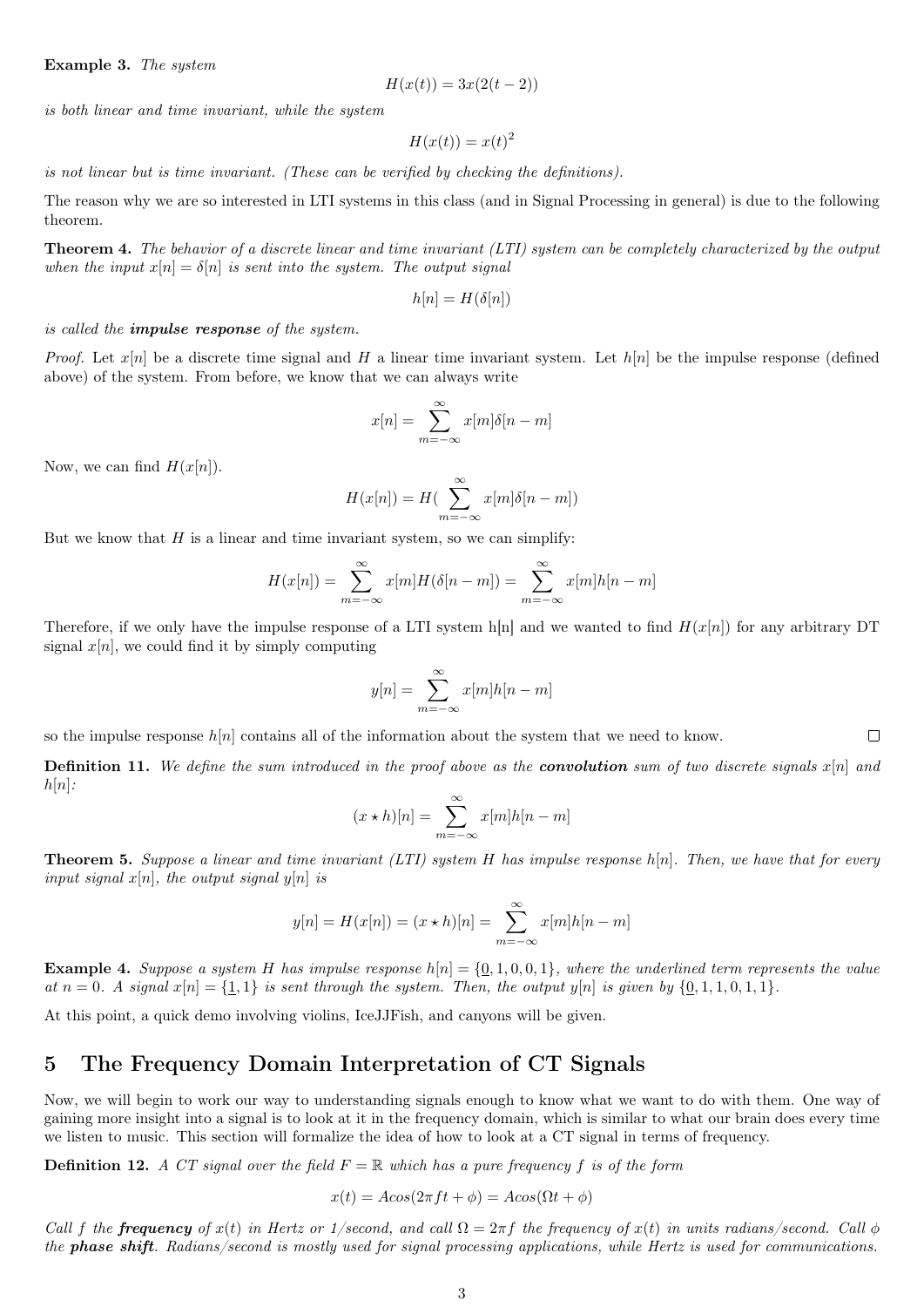**Definition 13.** A CT signal over the field  $F = \mathbb{C}$  which has a pure frequency f is of the form

$$
x(t) = Ae^{j2\pi ft + \phi} = Ae^{j\Omega t + \phi}
$$

Joseph Fourier came up with the result that every periodic signal can be expressed as a linear combination of these signals with pure frequency, the idea of a Fourier Series representation as formalized below.

**Theorem 6.** (Continuous Time Fourier Series or CTFS) Every periodic CT signal  $x(t)$  with period  $T_0$  (and hence frequency  $f_0 = \frac{1}{T_0}$ ) that follows the Dirichlet conditions and has finite energy (discussion of which omitted) can be expressed as a converging infinite sum of fundamental periodic signals for some coefficients  $a_k$ .

$$
x(t) = \sum_{k=-\infty}^{\infty} a_k e^{j2\pi f_0 kt} = \sum_{k=-\infty}^{\infty} a_k e^{j\Omega_0 kt}
$$

We call  $a_k$  the **Fourier Series Coefficients** of  $x(t)$ , and their values are given by the formula

$$
a_k = \frac{1}{T} \int_0^T x(t)e^{-j2\pi f_0kt}dt = \frac{1}{T} \int_0^T x(t)e^{-jk\Omega_0t}dt
$$

In addition, Fourier came up with the more startling fact that every signal (even if they aren't periodic!) meeting a certain criteria can be expressed as an infinite integral of fundamental periodic signals! This is the concept of the Fourier Transform, which is formalized below.

**Theorem 7.** (Continuous Time Fourier Transform or CTFT) Every CT signal  $x(t)$  (not just periodic ones!) satisfying the condition that  $\int_{-\infty}^{\infty}|x(t)|^2dt < \infty$  (having finite energy) can be expressed as an infinite integral of fundamental periodic signals:

$$
x(t) = \frac{1}{2\pi} \int_{-\infty}^{\infty} X(j\Omega) e^{j\Omega t} d\Omega
$$

We call  $X(j\Omega)$  the **Continuous Time Fourier Transform** of  $x(t)$ , which has an equation given by:

$$
X(j\Omega) = \int_{-\infty}^{\infty} x(t)e^{-j\Omega t}dt
$$

This leads us to the idea of looking at signals from the frequency perspective. Fourier said that every signal, even though they aren't periodic themselves, is composed of frequency components. The Fourier Transform allows us to look at the strength of each of those frequency components and analyze/process signals accordingly, which is immensely useful. Finally, the CTFT has a nice property which we saw for LTI systems earlier.

**Theorem 8.** The Continuous Time Fourier Transform is a linear operator. This means that if  $x_1(t)$  has CTFT  $X_1(j\Omega)$ and  $x_2(t)$  has CTFT  $X_2(j\Omega)$ , then for all scalars  $\lambda$ ,  $x_1(t) + \lambda x_2(t)$  will have a CTFT  $X_1(j\Omega) + \lambda X_2(j\Omega)$ .

### 6 The Frequency Domain Interpretation of DT Signals

In this section, we will go through a similar process of what we did last section for discrete time signals.

**Definition 14.** The fundamental periodic DT signal over the field  $F = \mathbb{C}$  is of the form

$$
x(t) = Ae^{j\omega n + \phi}
$$

Call  $\omega$  the **frequency** of  $x[n]$  in radians/sample. Call  $\phi$  the **phase shift**.

Exercise 2. Compare the signals

$$
x_1[n] = \cos(\pi n)
$$

$$
x_2[n] = \cos(3\pi n)
$$

$$
x_3[n] = \cos(5\pi n)
$$

#### Is there anything interesting that happens?

This exercise shows an important result: frequencies in discrete time are fundamentally different from frequencies in continuous time. In discrete time, a frequency can only range from  $-\pi$  to  $\pi$ , and afterwards, everything folds back into something inside this range. I will go over this in more detail during class. Though there is a digital analog to the Fourier Series, I will omit that in these notes and focus on the Fourier Transform.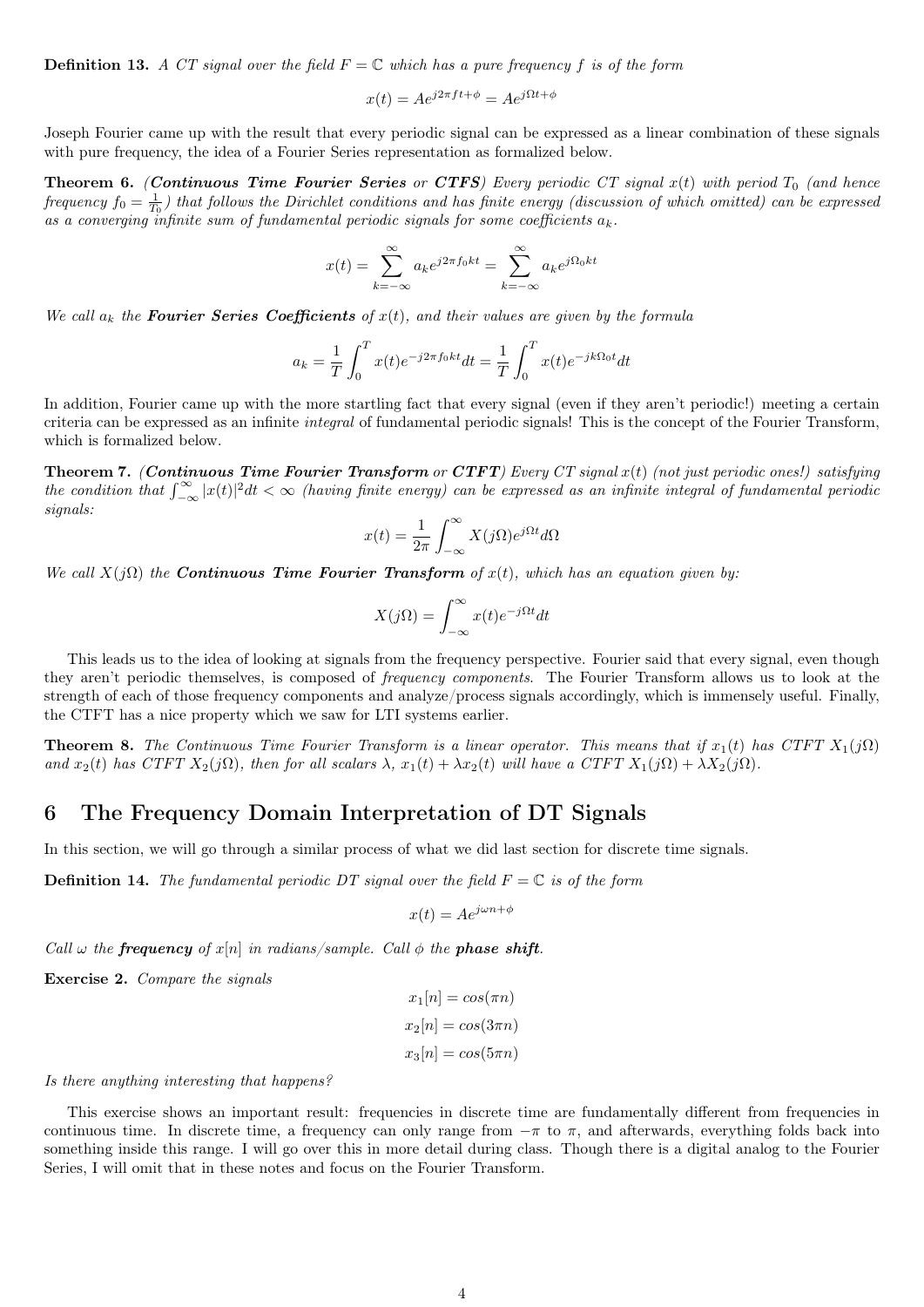Theorem 9. (Discrete Time Fourier Transform or DTFT) Every DT signal x[n] (not just periodic ones!) satisfying the condition that  $\sum_{n=-\infty}^{\infty}|x[n]|^2<\infty$  (having finite energy) can be expressed as an infinite integral of fundamental periodic signals:

$$
x[n] = \frac{1}{2\pi} \int_{-\infty}^{\infty} X(e^{j\omega}) e^{j\omega n} d\omega
$$

We call  $X(e^{j\omega})$  the **Discrete Time Fourier Transform** of  $x[n]$ , which has an equation given by:

$$
X(e^{j\omega}) = \sum_{n=-\infty}^{\infty} x[n]e^{-j\omega n}
$$

Note that a major difference between the DTFT and the CTFT is that the DTFT is periodic with period  $N = 2\pi$ . Therefore, it is usually convention to talk about the DTFT in the range  $[-\pi, \pi]$ .

**Theorem 10.** The Discrete Time Fourier Transform is a linear operator. This means that if  $x_1[n]$  has DTFT  $X_1(e^{j\omega})$  and  $x_2[n]$  has DTFT  $X_2(e^{j\omega})$ , then for all scalars  $\lambda$ ,  $x_1[n] + \lambda x_2[n]$  will have a CTFT  $X_1(e^{j\omega}) + \lambda X_2(e^{j\omega})$ .

### 7 Introduction to Sampling: The Relationship Between CT and DT

So far, we have introduced the notion of looking at both continuous time and discrete time signals in terms of frequency instead of in terms of time. Intuitively, the CTFT is easier to understand than the DTFT, but in real life, signals that are stored in your computer are discrete time signals! It would be beneficial to have a way of understanding how frequencies in continuous time relate to frequencies in discrete time so we can process these signals using a digital device such as a computer.

**Definition 15.** We can use uniform pointwise sampling to convert a CT signal  $x(t)$  into a DT signal  $x[n]$ . In this sampling scheme, we take a value at every **sampling period**  $T$  and add it to our  $DT$  signal  $x[n]$ . Mathematically,

$$
x[n] = x(nT) = x(t)|_{t=nT}
$$

# Call  $f_s = \frac{1}{T}$  the sampling frequency.

Sampling may seem like an operation that inherently loses information about the original CT signal. After all, it seems like to store all the information about a CT signal, we would need to know every single value at every single time. That would imply that the sampling frequency  $f_s = \infty$ , which is not feasible! However, it turns out that we can sample signals without losing any information, and the condition for doing so is much more realizable than we may initially think. The key is to recognize that we just have to make sure that we don't lose any information about the signal's Fourier Transform.

**Definition 16.** We call a CT signal x(t) with CTFT  $X(j\Omega)$  **bandlimited** if there exists a frequency  $\Omega_m = 2\pi f_m$  such that for all  $\Omega > \Omega_m$ ,  $X(j\Omega) = 0$ . Call  $\Omega_m$  the **bandwidth** of  $x(t)$ .

Theorem 11. (The Shannon-Nyquist Sampling Theorem) We can use uniform pointwise sampling to sample a CT signal  $x(t)$  into DT signal  $x[n]$  if and only if  $x(t)$  is bandlimited. Let

$$
\Omega_m = 2\pi f_m
$$

be the bandwidth of  $x(t)$ . A sufficient condition to sample  $x(t)$  without losing information is to choose a sampling frequency

$$
f_s \ge 2f_m
$$

#### This condition is called the **Nyquist criterion**.

Proof. Omitted. (Saved for your first DSP class if you're going to study Electrical Engineering in college!)

Now that we know the sufficient condition for a signal to be sampled without losing any information, all we need is to be able to map CT frequencies into DT frequencies, and back again in order to really start doing digital signal processing! For that, the below theorem helps us out:

**Theorem 12.** Suppose a CT signal  $x(t)$  is sampled into a DT signal  $x[n]$  using sampling frequency

$$
\Omega_s = 2\pi f_s = \frac{2\pi}{T}
$$

Call  $X(j\Omega)$  the CTFT of  $x(t)$  and  $X(e^{j\omega})$  the DTFT of  $x[n]$ . Suppose that the Nyquist criterion is satisfied. Then, for all  $frequencies \Omega$ ,

$$
X(j\Omega) = \frac{1}{T}X(e^{j(\Omega T)})
$$

In other words, the CT frequency  $\Omega$  is related to the DT frequency  $\omega$  by the relation

$$
\omega=\Omega T
$$

and there is a scaling of  $\frac{1}{T}$  in going from CTFT to DTFT.

Proof. Omitted.

 $\Box$ 

 $\Box$